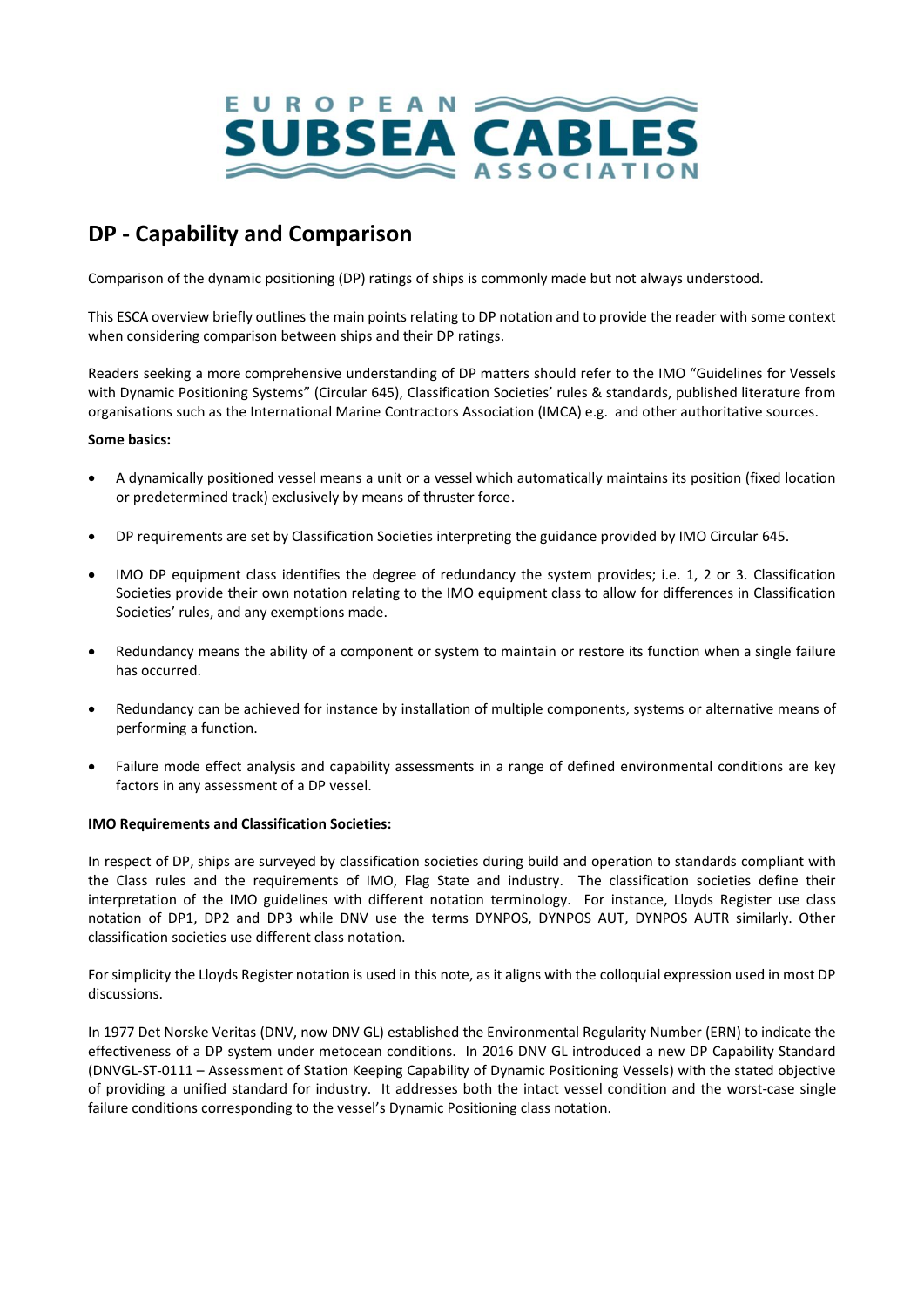### **Some background:**

Before DP became available and when anchored moorings were not an option, ships involved in position sensitive operations, when stationary or at very low speeds, maintained position control manually. An accomplished seaman could achieve a sufficient degree of balance of the various dynamic forces acting on the vessel, maintaining position by manual control to achieve the task in hand. This required a level of skill, derived from experience of ship handling, an intimate knowledge of the vessel, its manoeuvring characteristics and a sense of what the immediate environment (wind, waves and currents) was doing and might do. The intended operations were constrained by the operability limits of the vessel in this mode.

Of course, nothing stays the same for long at sea and a slight wind shift, change of current or momentary lapse of concentration, would soon upset the hard-earned equilibrium. Joystick systems were introduced which simplified control, in that fewer knobs and levers needed to be managed to achieve a desired result, and so a degree of fine tuning was made more accessible.

The industry soon required better operability and a broader operating envelope to conduct ever more challenging operations, to increasingly higher safety standards and demanding commercial objectives. Computer aided positioning was developed which evolved into DP systems to facilitate these operations, allowing more precise control and so widening the scope of work which could be achieved: A vessel could maintain more accurate positioning for longer periods, allowing more challenging tasks to be undertaken.

Rapid or unexpected changes can create difficult situations; a large wind shift, a lost thruster or main engine, an interruption of the navigation/ position reference system, etc., often required the DP operator (DPO) to take the system back into manual control. By providing backup, segregation and or duplicate elements to the system and ensuring electrical supply through design, increasing levels of redundancy were provided. To this day however the DPO remains an integral and significant part of a DP system as continued surveillance and intervention are as essential now as ever before.

## **DP Control:**

The principal components of a DP system are:

- Propulsion, rudders and thrusters
- Position reference systems (e.g. electronic navigation, taut wire, hydro acoustic systems)
- Generating plant and connectivity
- Electrical switchboard
- DP control desk(s)
- Computer system and software
- Motion reference units
- Environmental sensors (Anemometers, current meters (e.g. ADCP), accelerometers)
- Trained and competent DPOs
- Effective management systems including those for quality and planned maintenance

As with any marine operation it is essential to plan and control the operations within a vessel's operable limits. With all elements functioning correctly a vessel will operate within its designed DP envelope. Exceeding a vessels capability will result in a departure from the design envelope, regardless of DP rating. Consequently, maintaining control requires system availability appropriate to the environmental conditions likely to be experienced. Redundancy levels can be considered in the context of the criticality of position control and essential up-time on site.

A DP system relies on the effectiveness and performance of each component. A high degree of engineering and development goes into these vessels and the higher the DP rating the more expensive they are to design, build and operate. The quality, competence and continued performance of the human element is just as critical as the hardware and software, arguably more so in fact, as the control of the system is directly under the influence of the DPO. Also, the continued performance of each element of the system is entirely reliant upon the effectiveness of the management and maintenance systems employed and the competence of the engineers and technicians maintaining them.